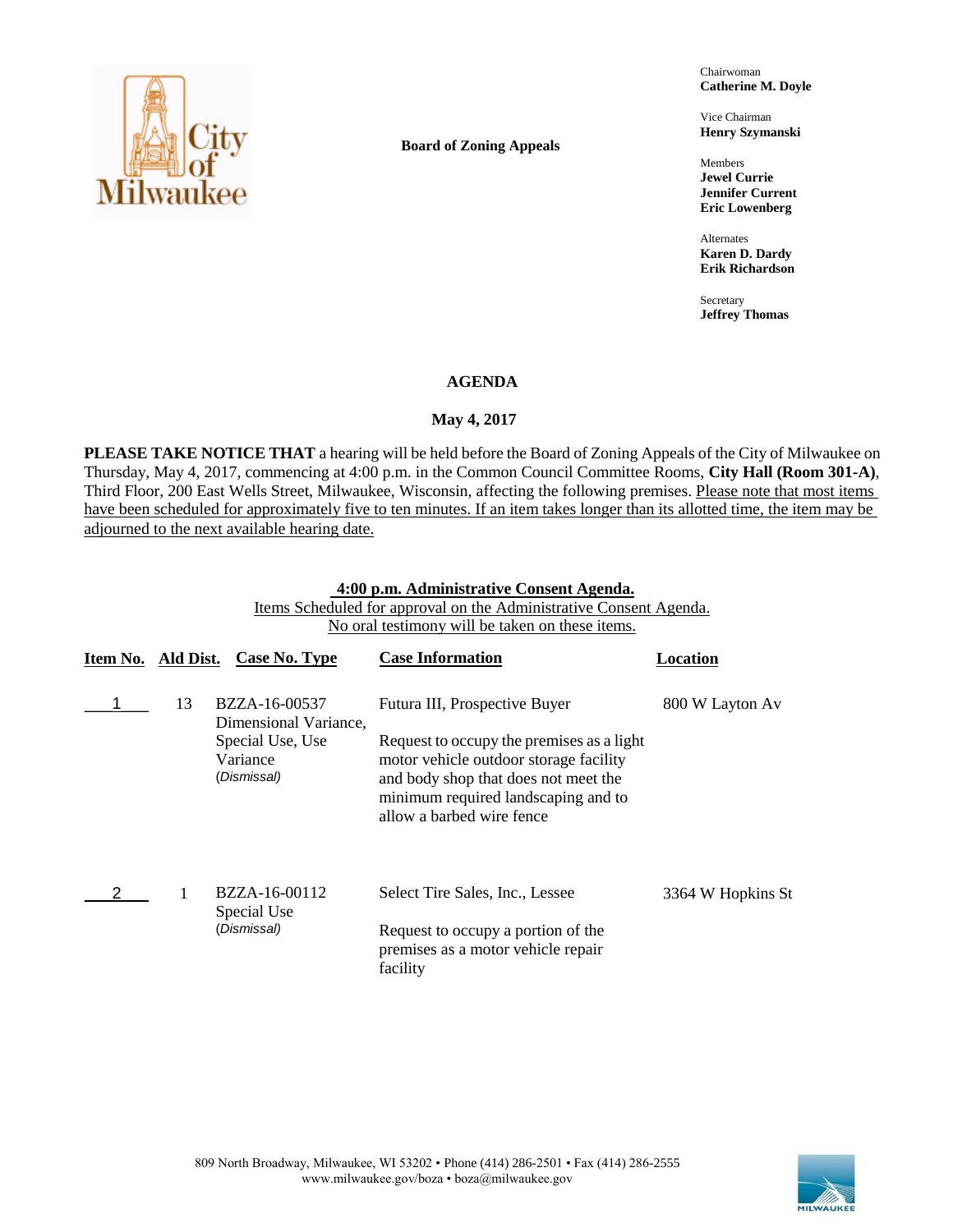|                    |    |                                                             | Board of Zoning Appeals, Hearing on Thursday, May 4, 2017                                                                                                                                       |                   |
|--------------------|----|-------------------------------------------------------------|-------------------------------------------------------------------------------------------------------------------------------------------------------------------------------------------------|-------------------|
| Item No. Ald Dist. |    | <b>Case No. Type</b>                                        | <b>Case Information</b>                                                                                                                                                                         | <b>Location</b>   |
|                    |    |                                                             | 4:00 p.m. Administrative Consent Agenda.<br>Items Scheduled for approval on the Administrative Consent Agenda.<br>No oral testimony will be taken on these items.                               |                   |
| 3                  | 3  | BZZA-16-00414<br><b>Dimensional Variance</b><br>(Dismissal) | Sami Salim, Lessee<br>Request to allow window signs that do<br>not meet the minimum allowed amount<br>of required glazing or the minimum<br>amount of required visible daylight<br>transmittal. | 2979 N Oakland Av |
| 4                  | 6  | BZZA-16-00538<br><b>Dimensional Variance</b><br>(Dismissal) | Gene Gokhman, Property Owner<br>Request to construct a single-family<br>dwelling that does not meet the<br>minimum required side street setback or<br>combined side setbacks                    | 231 E Lloyd St    |
| 5                  | 6  | BZZA-16-00539<br><b>Dimensional Variance</b><br>(Dismissal) | Gene Gokhman, Property Owner<br>Request to construct a single-family<br>dwelling that does not meet the<br>minimum required side yard setbacks                                                  | 225 E Lloyd St    |
| 6                  | 8  | BZZA-17-00037<br>Use Variance<br>(Dismissal)                | Ruth Martinez, Property Owner<br>Request to occupy a portion of the<br>premises as an assembly hall                                                                                             | 3600 W Pierce St  |
| 7                  | 10 | BZZA-16-00192<br><b>Dimensional Variance</b><br>(Dismissal) | Edna Butler, Lessee<br>Request to erect two signs which exceed<br>the maximum allowed per 25 lineal feet<br>(allowed 1 / proposed 3)                                                            | 7009 W Capitol Dr |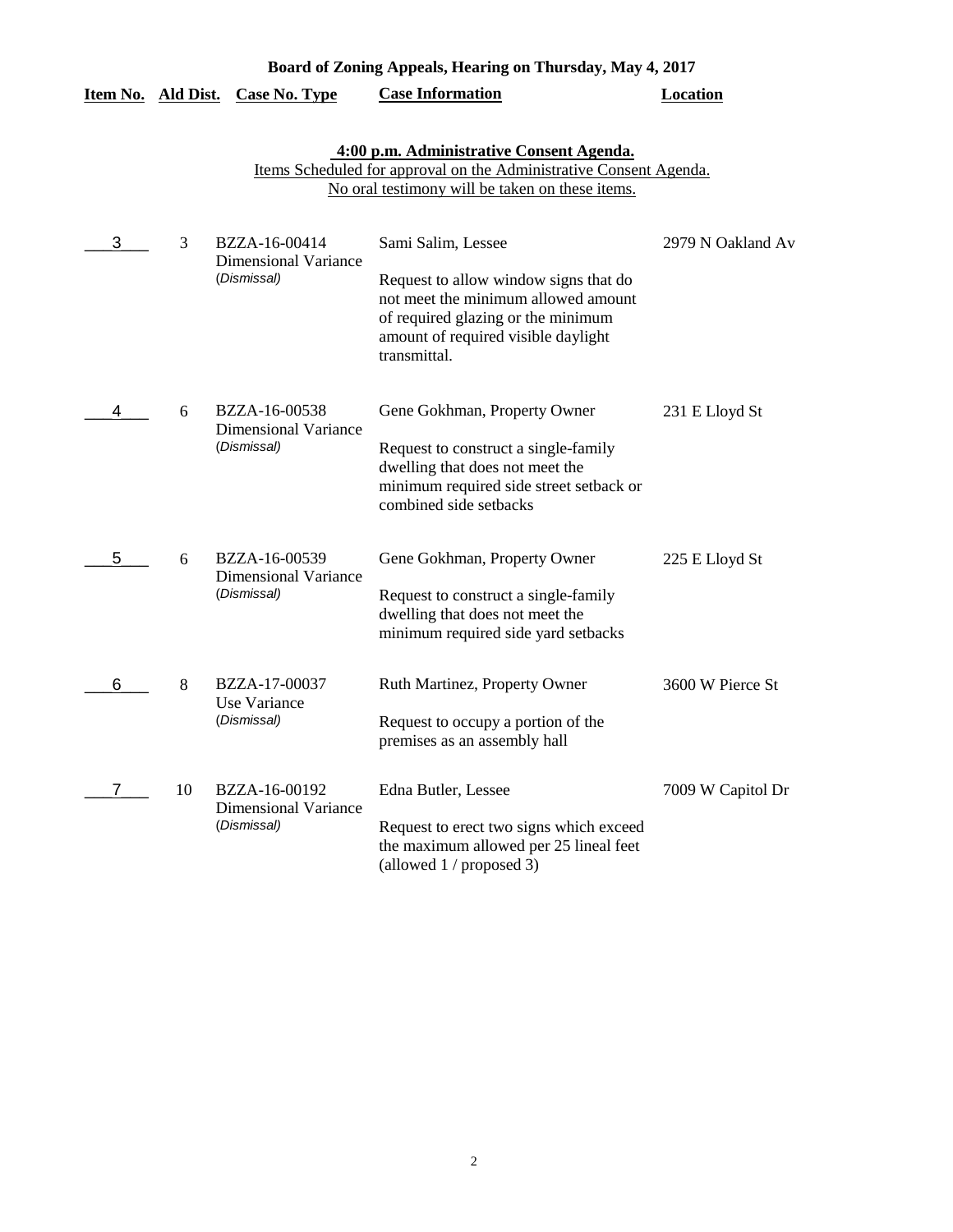| Board of Zoning Appeals, Hearing on Thursday, May 4, 2017 |  |  |  |  |  |  |
|-----------------------------------------------------------|--|--|--|--|--|--|
|-----------------------------------------------------------|--|--|--|--|--|--|

### **Item No. Ald Dist. Case No. Type Case Information Location**

## **4:00 p.m. Consent Agenda.**

Items Scheduled for approval on the Consent Agenda.

No oral testimony will be taken on these items.

| 8  | 11 | BZZA-17-00109<br>Special Use                 | IPW-Lee Medical Clinic, Lessee                                                                                                                                                                      | 2778 S 35Th St      |
|----|----|----------------------------------------------|-----------------------------------------------------------------------------------------------------------------------------------------------------------------------------------------------------|---------------------|
|    |    |                                              | Request to occupy a portion of the<br>premises as a medical office                                                                                                                                  |                     |
| 9  | 12 | BZZA-17-00096<br>Special Use                 | Mental Health America of Wisconsin,<br>Inc., Lessee                                                                                                                                                 | 600 W Virginia St   |
|    |    |                                              | Request to occupy a portion of the<br>premises as a social service facility                                                                                                                         |                     |
| 10 | 12 | BZZA-17-00091<br>Special Use                 | Martin Sanchez, Property Owner                                                                                                                                                                      | 1662 S 13Th St      |
|    |    |                                              | Request to continue occupying the<br>premises as a light manufacturing and<br>light motor vehicle repair facility                                                                                   |                     |
| 11 | 12 | BZZA-17-00067<br>Special Use                 | Sonya Robinson, Lessee                                                                                                                                                                              | 1926 W Arrow St     |
|    |    |                                              | Request to continue occupying the<br>premises as a day care center for 35<br>children infant through 12 years of age,<br>operating Monday - Saturday 6:30<br>am - midnight (this is a new operator) |                     |
| 12 | 12 | BZZA-17-00105<br>Special Use                 | Jose Olea, Property Owner                                                                                                                                                                           | 1412 S 12Th St      |
|    |    |                                              | Request to continue occupying the<br>premises as a light motor vehicle repair<br>facility                                                                                                           |                     |
| 13 | 12 | BZZA-17-00101<br><b>Dimensional Variance</b> | Shoe Factory Lofts-Milwaukee LLC,<br><b>Property Owner</b>                                                                                                                                          | 224 W Washington St |
|    |    |                                              | Request to occupy a portion of the<br>premises as a permitted accessory use<br>parking lot that does not meet the<br>minimum required landscaping                                                   |                     |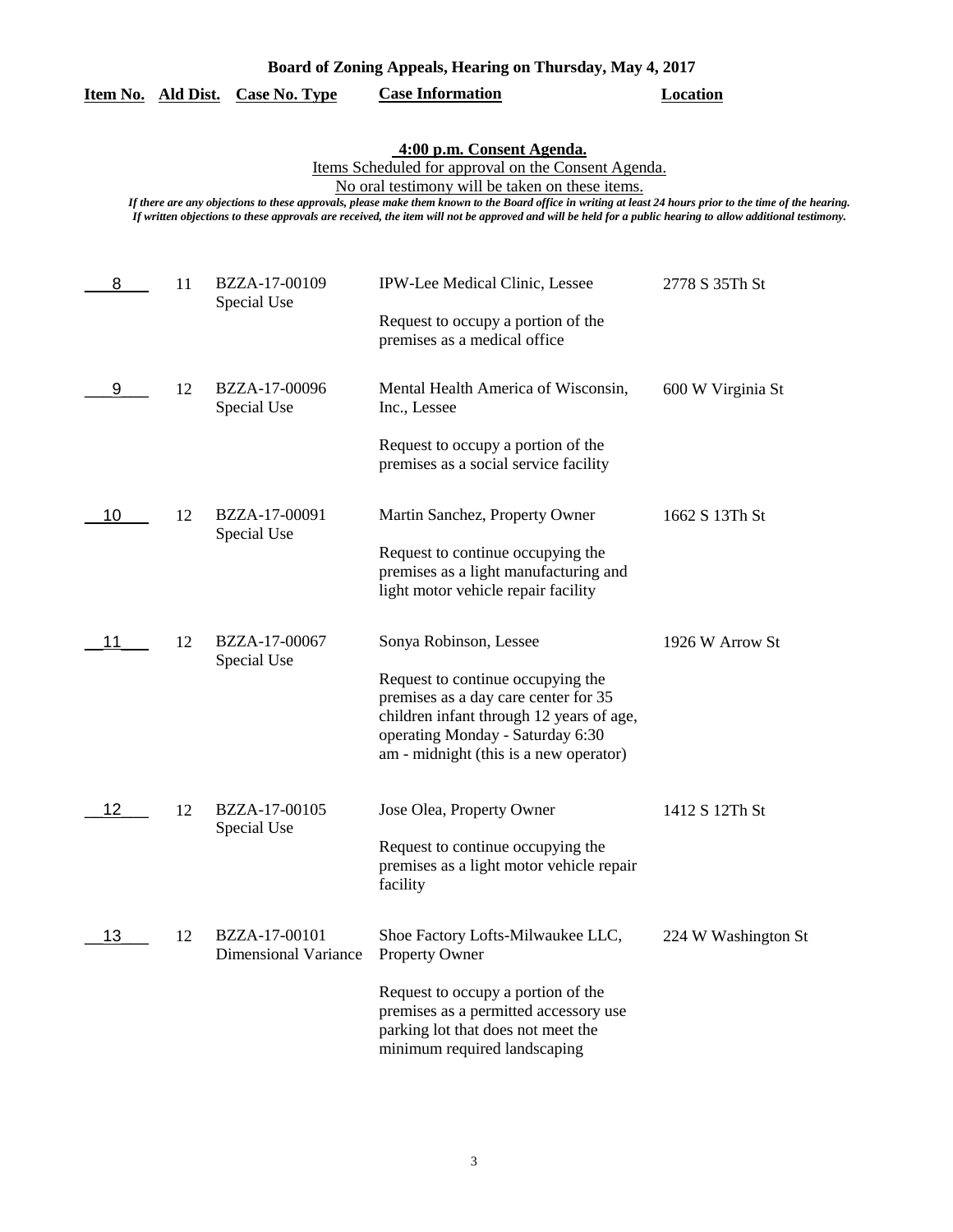## **Item No. Ald Dist. Case No. Type Case Information Location**

**4:00 p.m. Consent Agenda (continued)**

Items Scheduled for approval on the Consent Agenda.

No oral testimony will be taken on these items.

| 14 | 12 | BZZA-17-00086<br>Special Use  | Gustavo Salazar, Lessee                                                                                                                                                                                                                 | 1338 W Scott St    |
|----|----|-------------------------------|-----------------------------------------------------------------------------------------------------------------------------------------------------------------------------------------------------------------------------------------|--------------------|
|    |    |                               | Request to continue occupying a portion<br>of the premises as a catering service                                                                                                                                                        |                    |
| 15 | 12 | BZZA-17-00084<br>Use Variance | Enrique Terrones, Property Owner<br>Request to continue occupying a portion<br>of the premises as an assembly hall<br>(operated in conjunction with a<br>permitted tavern on site)                                                      | 1631 W Grant St    |
| 16 | 13 | BZZA-17-00102<br>Special Use  | Robert Krause, Property Owner<br>Request to continue occupying the<br>premises as a sit-down restaurant with a<br>drive-through that does not meet the<br>minimum required queue distance and is<br>within 150 feet of residential uses | 4301 S Howell Av   |
| 17 | 14 | BZZA-17-00118<br>Special Use  | Richard Schetter, Property Owner<br>Request to continue occupying the<br>premises as a light motor vehicle sales<br>and repair facility                                                                                                 | 401 E Oklahoma Av  |
| 18 | 15 | BZZA-17-00094<br>Special Use  | Tylisha Nolden, Lessee<br>Request to continue occupying the<br>premises as a 24 hour day care center for<br>50 children per shift infant through 12<br>years of age, operating Monday - Sunday<br>(this is a new operator)              | 2664 N 38Th St     |
| 19 | 1  | BZZA-17-00119<br>Special Use  | Amardeep Khehra, Lessee<br>Request to continue occupying the<br>premises as a motor vehicle filling<br>station                                                                                                                          | 4811 N Teutonia Av |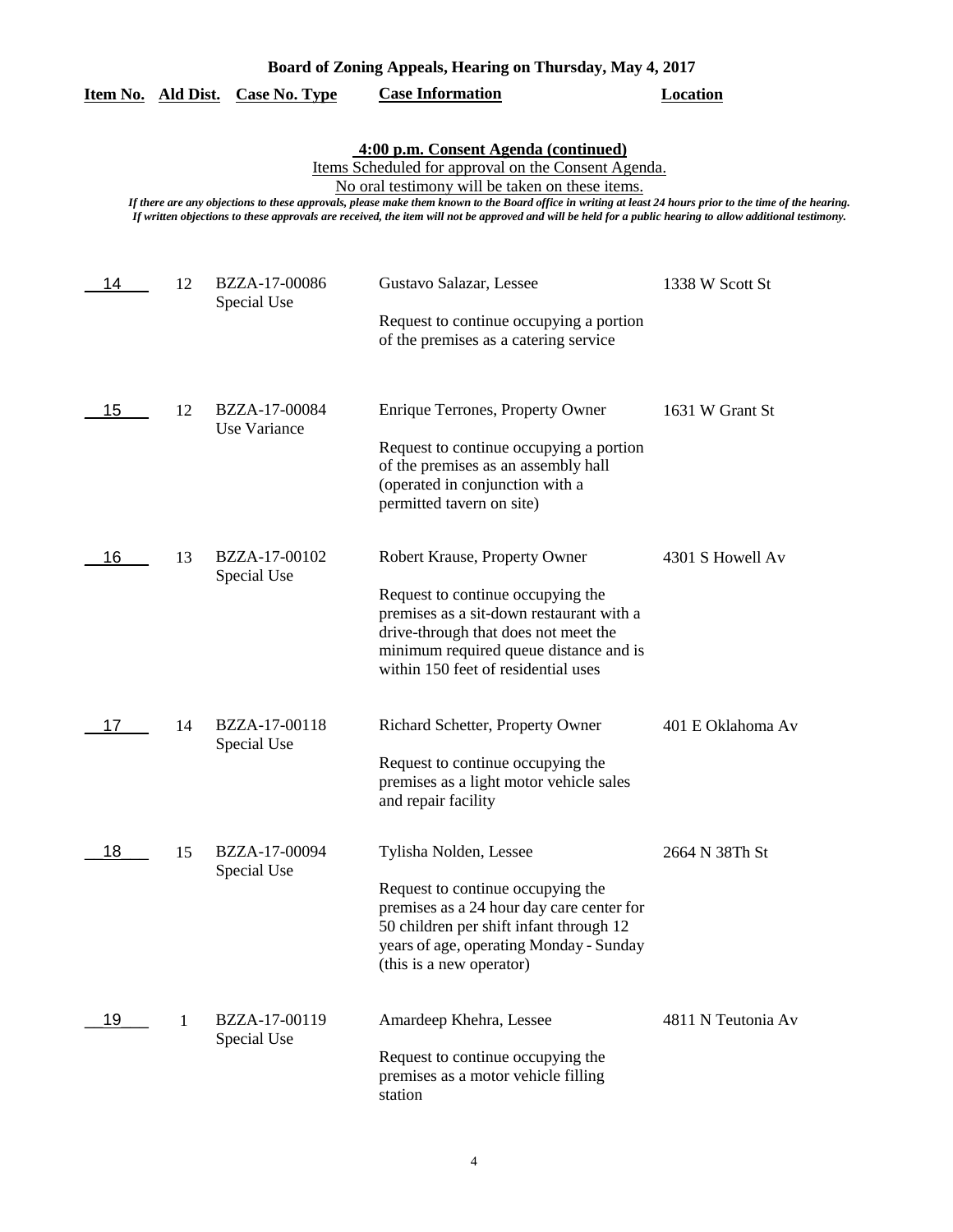| Board of Zoning Appeals, Hearing on Thursday, May 4, 2017 |  |  |  |  |  |  |
|-----------------------------------------------------------|--|--|--|--|--|--|
|-----------------------------------------------------------|--|--|--|--|--|--|

### **Item No. Ald Dist. Case No. Type Case Information Location**

## **4:00 p.m. Consent Agenda (continued)**

Items Scheduled for approval on the Consent Agenda.

No oral testimony will be taken on these items.

| 20 | 1 | BZZA-17-00090<br>Use Variance                         | Baron Hentz, Lessee                                                                                                                                                                                                            | 5565 N Teutonia Av    |
|----|---|-------------------------------------------------------|--------------------------------------------------------------------------------------------------------------------------------------------------------------------------------------------------------------------------------|-----------------------|
|    |   |                                                       | Request to occupy a portion of the<br>premises as a contractor's shop                                                                                                                                                          |                       |
| 21 | 1 | BZZA-17-00089<br>Special Use                          | Steve Jones, Property Owner<br>Request to continue occupying the<br>premises as a light motor vehicle repair<br>facility and motor vehicle filling station                                                                     | 4230 W Good Hope Rd   |
| 22 | 1 | BZZA-17-00111<br>Dimensional Variance,<br>Special Use | 5300 North 33rd Street, LLC, Property<br>Owner<br>Request to construct an addition and to<br>continue occupying the premises as a<br>mixed-waste processing facility that<br>does not meet the minimum required<br>landscaping | 5300 N 33Rd St        |
| 23 | 2 | BZZA-17-00097<br>Special Use                          | Durable Investements, LLC, Property<br>Owner<br>Request to construct a building and<br>occupy the premises as a building<br>maintenance service and ground<br>transportation service                                           | 8347 W Fond Du Lac Av |
| 24 | 3 | BZZA-17-00100<br>Special Use                          | Beth Elder/City Reformed Church,<br>Property Owner<br>Request to continue occupying the<br>premises as a religious assembly hall                                                                                               | 1659 N Farwell Av     |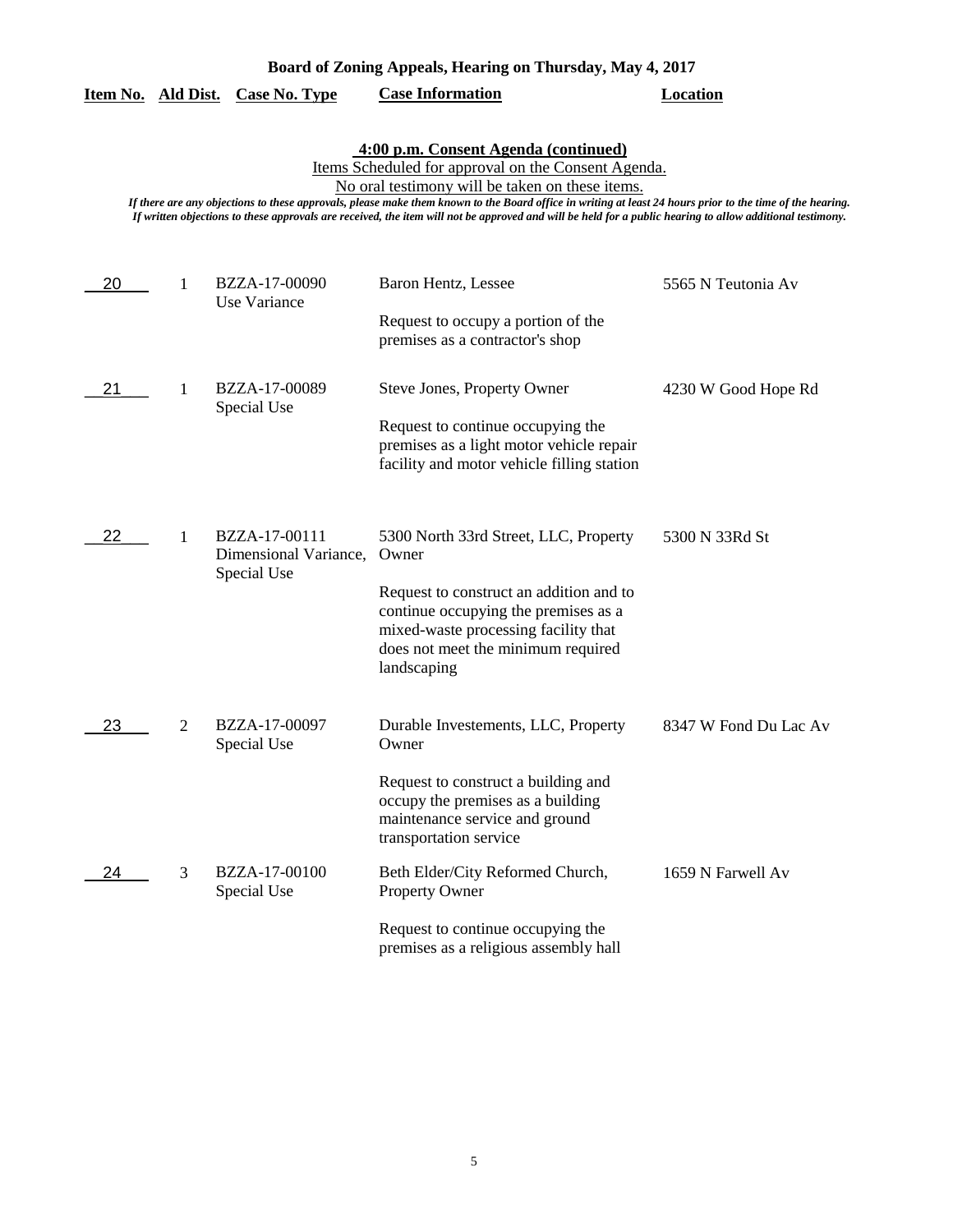|  | Board of Zoning Appeals, Hearing on Thursday, May 4, 2017 |  |  |  |  |  |
|--|-----------------------------------------------------------|--|--|--|--|--|
|  |                                                           |  |  |  |  |  |

|                                                                                                                                                                                                                                                                                                                                                                                                                                                                          |   |                                              | Board of Zoning Appeals, Hearing on Thursday, May 4, 2017                                                                                                                                                                                 |                    |  |  |  |
|--------------------------------------------------------------------------------------------------------------------------------------------------------------------------------------------------------------------------------------------------------------------------------------------------------------------------------------------------------------------------------------------------------------------------------------------------------------------------|---|----------------------------------------------|-------------------------------------------------------------------------------------------------------------------------------------------------------------------------------------------------------------------------------------------|--------------------|--|--|--|
|                                                                                                                                                                                                                                                                                                                                                                                                                                                                          |   | Item No. Ald Dist. Case No. Type             | <b>Case Information</b>                                                                                                                                                                                                                   | <b>Location</b>    |  |  |  |
| 4:00 p.m. Consent Agenda (continued)<br>Items Scheduled for approval on the Consent Agenda.<br>No oral testimony will be taken on these items.<br>If there are any objections to these approvals, please make them known to the Board office in writing at least 24 hours prior to the time of the hearing.<br>If written objections to these approvals are received, the item will not be approved and will be held for a public hearing to allow additional testimony. |   |                                              |                                                                                                                                                                                                                                           |                    |  |  |  |
| 25                                                                                                                                                                                                                                                                                                                                                                                                                                                                       | 3 | BZZA-17-00085<br>Special Use                 | <b>Educators Credit Union, Property Owner</b><br>Request to continue occupying the<br>premises as a permitted bank/financial<br>institution with a drive-through facility<br>that does not meet the minimum required<br>queue lane length | 2243 N Prospect Av |  |  |  |
| 26                                                                                                                                                                                                                                                                                                                                                                                                                                                                       | 3 | BZZA-17-00083<br>Use Variance                | Levi Stein, Lessee<br>Request to occupy a portion of the<br>premises as a catering service                                                                                                                                                | 3109 N Lake Dr     |  |  |  |
| 27                                                                                                                                                                                                                                                                                                                                                                                                                                                                       | 4 | BZZA-17-00103<br><b>Dimensional Variance</b> | WWB Development, LLC, Prospective<br><b>Buyer</b><br>Request to raze the existing structure and<br>construct a building that exceeds the<br>maximum allowed floor area and to<br>allow signage that exceeds the maximum<br>allowed area   | 770 N Water St     |  |  |  |
| 28                                                                                                                                                                                                                                                                                                                                                                                                                                                                       | 4 | BZZA-17-00104<br><b>Dimensional Variance</b> | WWB Development, LLC, Prospective<br><b>Buyer</b>                                                                                                                                                                                         | 207 E Wells St     |  |  |  |

to construct a building that exceeds the maximum allowed floor area BZZA-17-00107 Associated Bank, Lessee 250 E Wisconsin Av Request to erect a sign attached to a non-opaque surface Dimensional Variance  $29$  4

Request to raze the existing structure and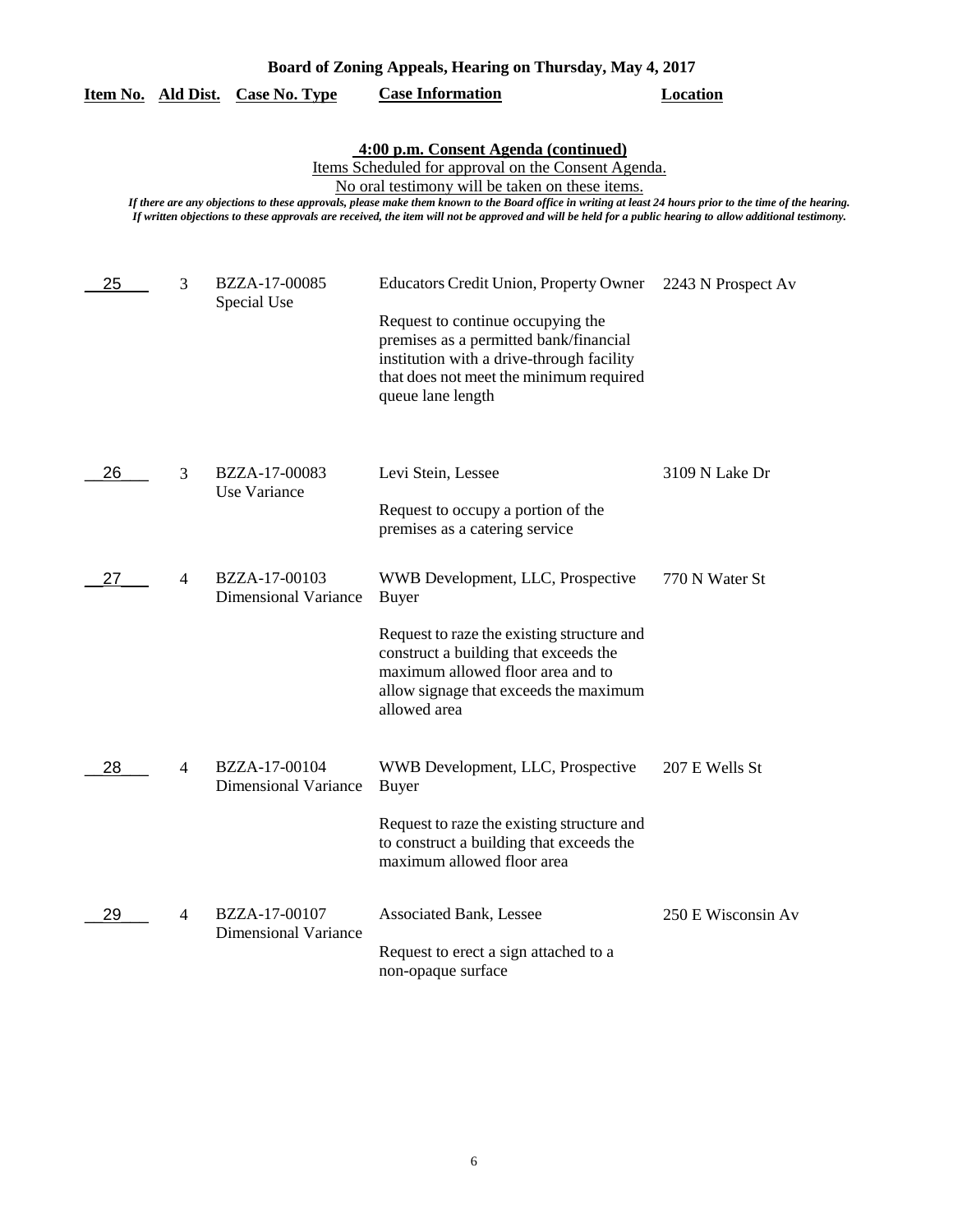| Board of Zoning Appeals, Hearing on Thursday, May 4, 2017 |  |  |  |  |  |
|-----------------------------------------------------------|--|--|--|--|--|
|-----------------------------------------------------------|--|--|--|--|--|

| <b>Case Information</b><br>Item No. Ald Dist. Case No. Type<br>Location |  |
|-------------------------------------------------------------------------|--|
|-------------------------------------------------------------------------|--|

**4:00 p.m. Consent Agenda (continued)**

Items Scheduled for approval on the Consent Agenda.

No oral testimony will be taken on these items.

| 30 | $\overline{4}$ | BZZA-17-00116<br>Special Use                 | <b>Associated Bank, Lessee</b><br>Request to occupy a portion of the<br>premises as a drive-through facility that<br>does not meet the minimum queue lane<br>length                                                 | 250 E Wisconsin Av       |
|----|----------------|----------------------------------------------|---------------------------------------------------------------------------------------------------------------------------------------------------------------------------------------------------------------------|--------------------------|
| 31 | 5              | BZZA-17-00088<br>Special Use                 | Faisal Farooqui, Lessee<br>Request to occupy a portion of the<br>premises as a light motor vehicle repair<br>facility                                                                                               | 11225 W Silver Spring Rd |
| 32 | 6              | BZZA-17-00117<br><b>Dimensional Variance</b> | <b>SVP Real Estate, Lessee</b><br>Request to erect 3 type A wall signs<br>which exceed the maximum display area<br>and 1 canopy/hood sign which exceeds<br>the maximum allowed signs located on a<br>facade segment | 362 E Capitol Dr 1       |
| 33 | 6              | BZZA-17-00081<br>Special Use                 | Phillip Dixon Sr., Property Owner<br>Request to continue occupying the<br>premises as a general retail<br>establishment                                                                                             | 333 E Hadley St          |
| 34 | 7              | BZZA-17-00092<br>Special Use                 | Homer Baylor, Property Owner<br>Request to continue occupying the<br>premises as an outdoor merchandise<br>sales facility                                                                                           | 5854 W Fond Du Lac Av    |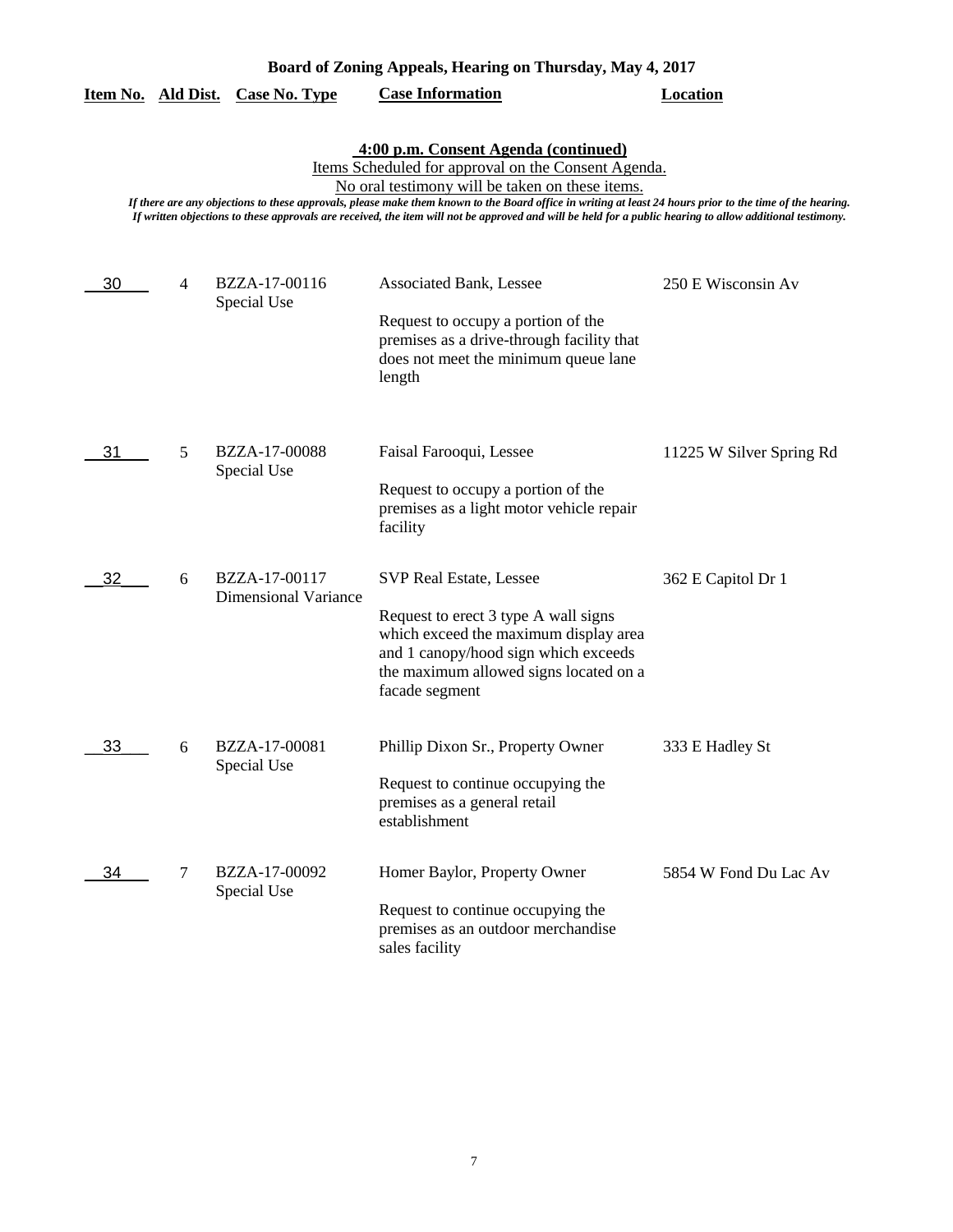| Board of Zoning Appeals, Hearing on Thursday, May 4, 2017 |  |  |  |  |  |
|-----------------------------------------------------------|--|--|--|--|--|
|-----------------------------------------------------------|--|--|--|--|--|

|  |  | Item No. Ald Dist. Case No. Type | <b>Case Information</b> | Location |
|--|--|----------------------------------|-------------------------|----------|
|--|--|----------------------------------|-------------------------|----------|

**4:00 p.m. Consent Agenda (continued)**

Items Scheduled for approval on the Consent Agenda.

No oral testimony will be taken on these items.

*If there are any objections to these approvals, please make them known to the Board office in writing at least 24 hours prior to the time of the hearing. If written objections to these approvals are received, the item will not be approved and will be held for a public hearing to allow additional testimony.*

| 35 |   | BZZA-17-00082<br>Special Use | Crystal Russell, Lessee                                                                                                                                                                                         | 4900 W Burleigh St |
|----|---|------------------------------|-----------------------------------------------------------------------------------------------------------------------------------------------------------------------------------------------------------------|--------------------|
|    |   |                              | Request to continue occupying the<br>premises as a day care center for 40<br>children per shift infant - 12 years of age,<br>operating Monday - Friday 6:00<br>a.m. - midnight                                  |                    |
| 36 | 9 | BZZA-17-00095<br>Special Use | Shacona Lottie, Lessee                                                                                                                                                                                          | 7415 W Bradley Rd  |
|    |   |                              | Request to continue occupying the<br>premises as a day care center for 72<br>children per shift infant through 12 years<br>of age, operating Monday - Sunday 6:00<br>a.m. $-1:00$ a.m. (this is a new operator) |                    |

#### **4:15 p.m. Public Hearings.**

Please note that each item scheduled for a public hearing has been scheduled for approximately five to ten minutes. If an item takes longer than its allotted time, the item may be adjourned to the next available hearing date.

| 37 | 12 | BZZA-16-00184<br>Special Use | Hector Santana, Lessee                                                                                               | 1532 W Mitchell St |
|----|----|------------------------------|----------------------------------------------------------------------------------------------------------------------|--------------------|
|    |    |                              | Request to occupy a portion of the<br>premises as an assembly hall                                                   |                    |
| 38 | 12 | BZZA-17-00087<br>Special Use | Bufracio Mayorga, Lessee<br>Request to occupy the premises as a light<br>motor vehicle sales and body shop           | 1313 W National Av |
| 39 | 13 | BZZA-16-00513<br>Special Use | Haitham Naji, Property Owner<br>Request to add motor vehicle sales to the<br>permitted motor vehicle repair facility | 1218 W Layton Av   |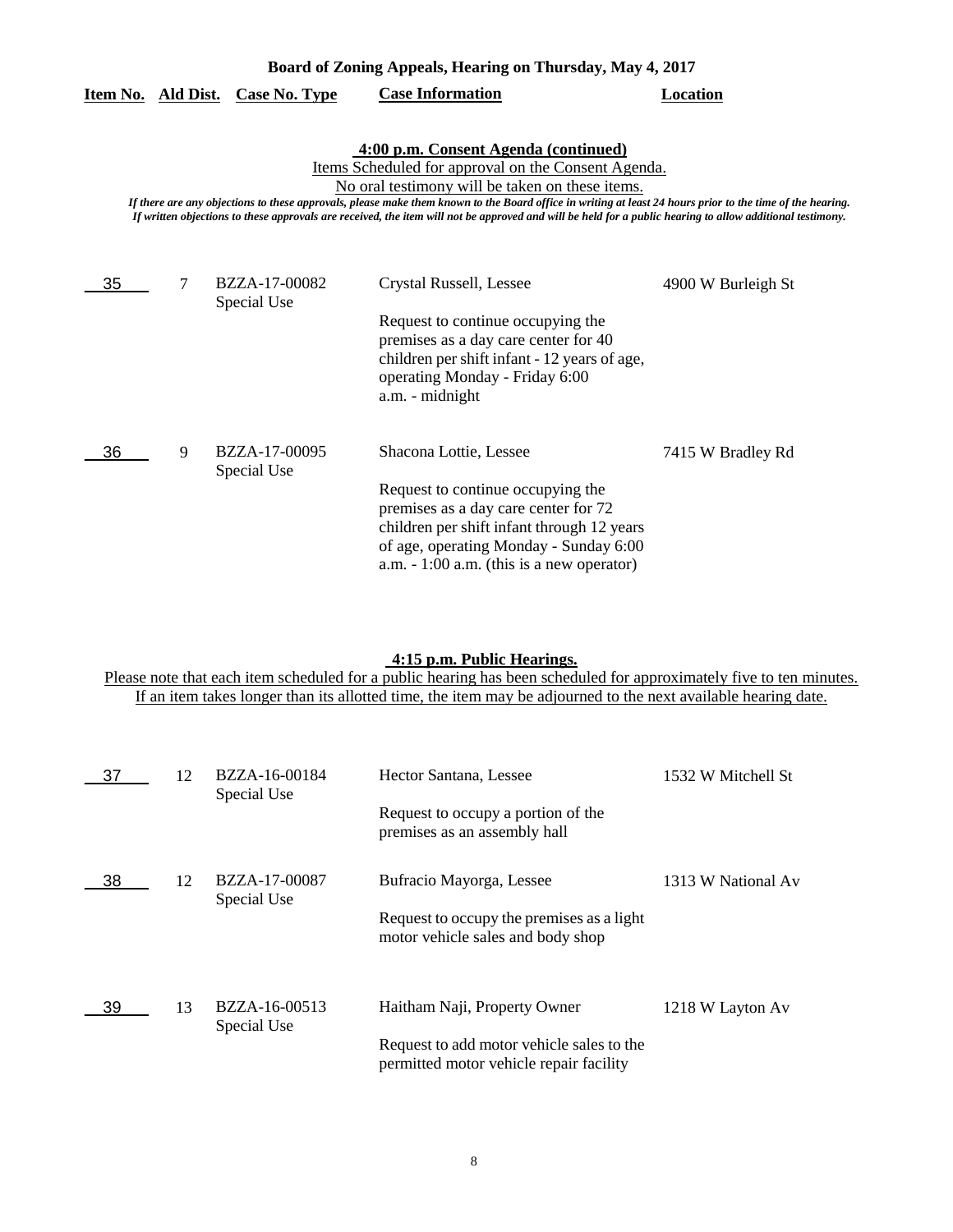|    |    | Item No. Ald Dist. Case No. Type                      | <b>Case Information</b>                                                                                                                                                                                                                                                                                                                                                                                                                                                        | <b>Location</b>   |
|----|----|-------------------------------------------------------|--------------------------------------------------------------------------------------------------------------------------------------------------------------------------------------------------------------------------------------------------------------------------------------------------------------------------------------------------------------------------------------------------------------------------------------------------------------------------------|-------------------|
|    |    |                                                       | 4:15 p.m. Public Hearings (continued)<br>Please note that each item scheduled for a public hearing has been scheduled for approximately five to ten minutes.<br>If an item takes longer than its allotted time, the item may be adjourned to the next available hearing date.                                                                                                                                                                                                  |                   |
| 40 | 14 | BZZA-17-00115<br>Dimensional Variance,<br>Special Use | McDonald's Corporation, Property<br>Owner<br>Request to raze the existing structure and<br>construct a building that does not meet<br>the minimum required front and side<br>setbacks, minimum required<br>landscaping, minimum required<br>transparent window glazing and to erect<br>5 freestanding signs, one of which<br>exceeds the maximum allowed area and<br>to continue occupying the premises as a<br>fast-food/carry-out restaurant with a<br>drive-though facility | 617 W Oklahoma Av |
| 41 | 15 | BZZA-17-00098<br>Special Use                          | Wisconsin Community Services Inc.,<br>Lessee<br>Request to occupy the premises as a<br>large group shelter care facility                                                                                                                                                                                                                                                                                                                                                       | 2511 W Vine St    |
| 42 | 15 | BZZA-17-00073<br>Dimensional Variance,<br>Special Use | MacCanon Brown Homeless Sanctuary,<br>Inc., Property Owner<br>Request to occupy the premises as a<br>community center and social service<br>facility with wall signs that exceed the<br>maximum allowed area                                                                                                                                                                                                                                                                   | 2461 W Center St  |
| 43 | 1  | BZZA-17-00113<br>Use Variance                         | Lee Hill, Property Owner<br>Request to occupy the premises as a<br>principle use parking lot                                                                                                                                                                                                                                                                                                                                                                                   | 4871 N 19Th St    |
| 44 | 1  | BZZA-17-00032<br>Special Use                          | John Sams Jr., Lessee<br>Request to occupy the premises as a<br>motor vehicle sales and repair facility                                                                                                                                                                                                                                                                                                                                                                        | 3841 W Villard Av |

**Board of Zoning Appeals, Hearing on Thursday, May 4, 2017** 

# 9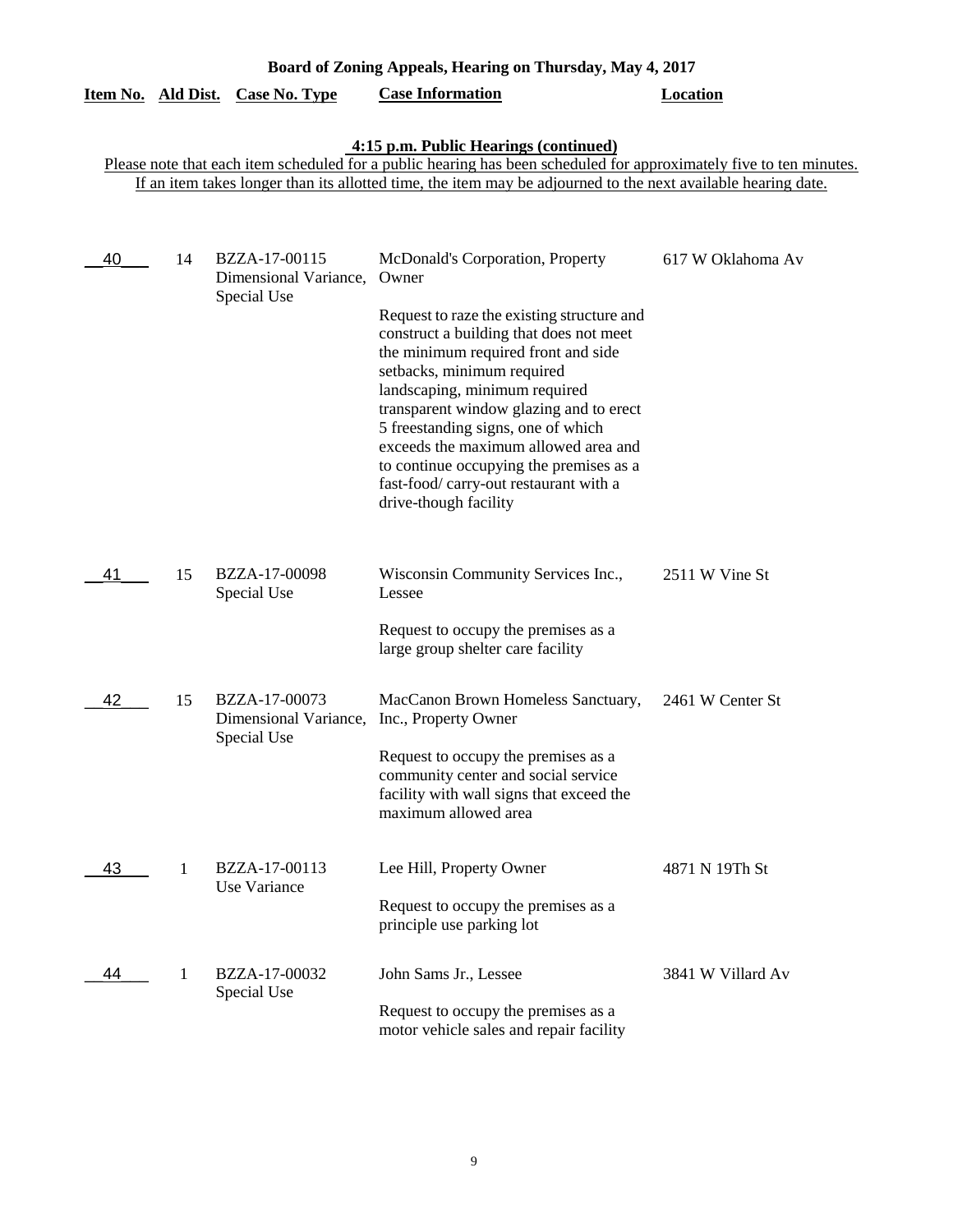| Board of Zoning Appeals, Hearing on Thursday, May 4, 2017 |  |  |  |  |  |
|-----------------------------------------------------------|--|--|--|--|--|
|-----------------------------------------------------------|--|--|--|--|--|

| Item No. Ald Dist. |   | <b>Case No. Type</b>                         | <b>Case Information</b>                                                                                                                                                                                                                      | <b>Location</b>          |
|--------------------|---|----------------------------------------------|----------------------------------------------------------------------------------------------------------------------------------------------------------------------------------------------------------------------------------------------|--------------------------|
|                    |   |                                              | 5:15 p.m. Public Hearings.<br>Please note that each item scheduled for a public hearing has been scheduled for approximately five to ten minutes.                                                                                            |                          |
|                    |   |                                              | If an item takes longer than its allotted time, the item may be adjourned to the next available hearing date.                                                                                                                                |                          |
|                    |   |                                              |                                                                                                                                                                                                                                              |                          |
| 45                 | 1 | BZZA-17-00068<br>Special Use                 | Tarnisha Twitty, Lessee                                                                                                                                                                                                                      | 4022 N 27Th St           |
|                    |   |                                              | Request to occupy a portion of the<br>premises as a day care center for 100<br>children per shift, infant - 12 years of age<br>operating Monday - Friday 6 am to 12<br>am midnight (previously approved day<br>care, this is a new operator) |                          |
| 46                 | 1 | BZZA-17-00069<br>Special Use                 | Tarnisha Twitty, Lessee                                                                                                                                                                                                                      | 4022 N 27Th St           |
|                    |   |                                              | Request to occupy a portion of the<br>premises as an adult day care                                                                                                                                                                          |                          |
| 47                 | 1 | BZZA-16-00252<br>Special Use                 | <b>Stanley Terry, Lessee</b>                                                                                                                                                                                                                 | 5926 N Teutonia Av       |
|                    |   |                                              | Request to occupy the premises as a<br>transitional living facility for 20<br>occupants                                                                                                                                                      |                          |
| 48                 | 1 | BZZA-16-00456<br>Use Variance                | Tommy Honeycutt, Property Owner                                                                                                                                                                                                              | 4940 N 32nd St           |
|                    |   |                                              | Request to continue occupying the<br>premises as an assembly hall                                                                                                                                                                            |                          |
| 49                 | 2 | BZZA-17-00108<br>Dimensional Variance        | Teen Challenge, Property Owner                                                                                                                                                                                                               | 5333 N 91St St           |
|                    |   |                                              | Request to erect a freestanding sign that<br>exceeds the maximum allowed height<br>and area                                                                                                                                                  |                          |
| 50                 | 2 | BZZA-17-00026<br>Special Use                 | One Way Auto Exchange, Lessee                                                                                                                                                                                                                | 7518 W Fond Du Lac Av    |
|                    |   |                                              | Request to occupy a portion of the<br>premises as a light motor vehicle sales<br>facility                                                                                                                                                    |                          |
| 51                 | 5 | BZZA-16-00464<br><b>Dimensional Variance</b> | Nitpreet Kohli, Lessee                                                                                                                                                                                                                       | 11006 W Silver Spring Dr |
|                    |   |                                              | Request to add outdoor motor vehicle<br>storage to the permitted motor vehicle<br>filling station that does not meet the<br>minimum required landscaping                                                                                     |                          |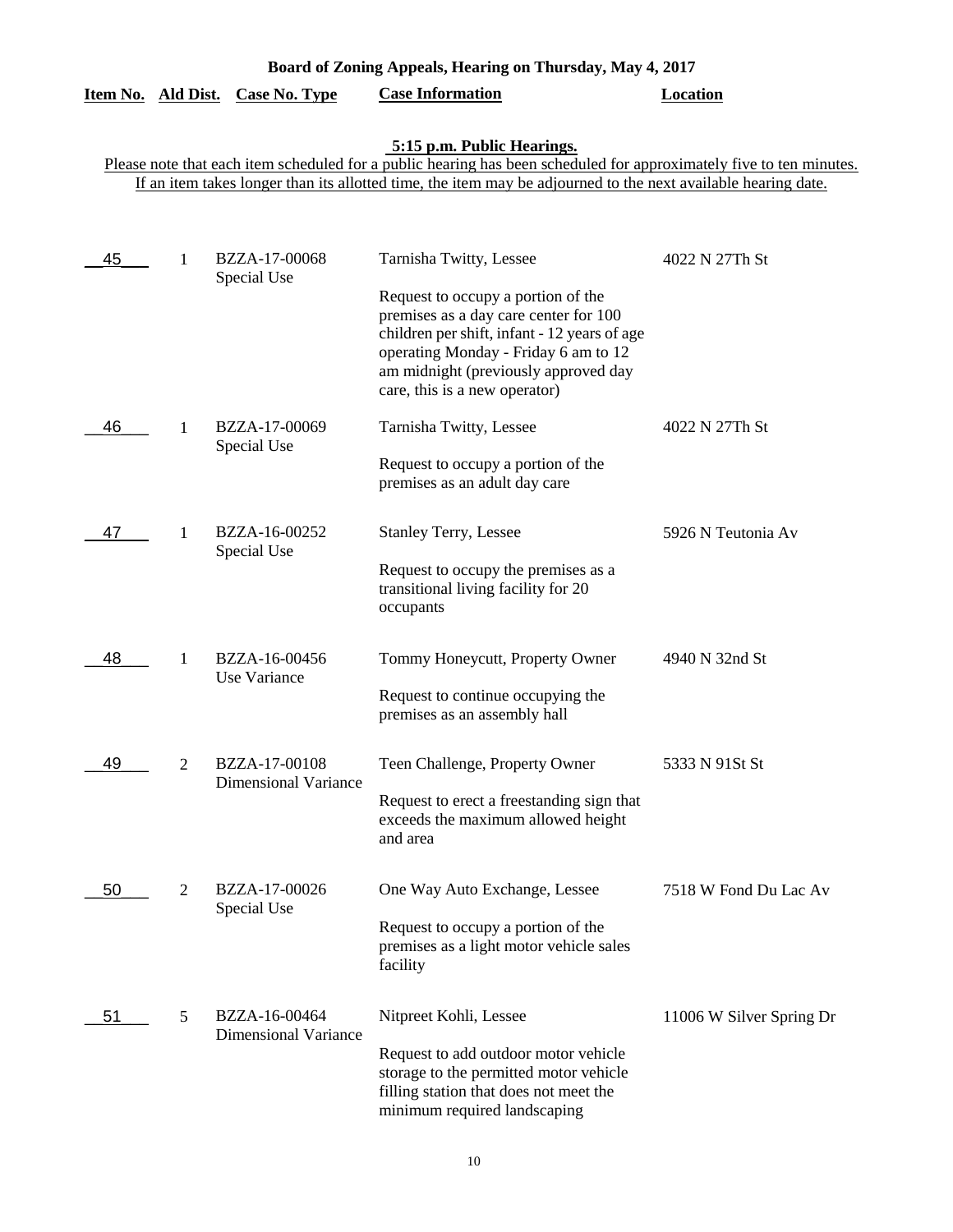| Board of Zoning Appeals, Hearing on Thursday, May 4, 2017 |  |  |  |  |  |  |  |
|-----------------------------------------------------------|--|--|--|--|--|--|--|
|-----------------------------------------------------------|--|--|--|--|--|--|--|

|    |   | Item No. Ald Dist. Case No. Type                      | <b>Case Information</b>                                                                                                                                                                                                                                            | <b>Location</b>            |
|----|---|-------------------------------------------------------|--------------------------------------------------------------------------------------------------------------------------------------------------------------------------------------------------------------------------------------------------------------------|----------------------------|
|    |   |                                                       | 6:15 p.m. Public Hearings.<br>Please note that each item scheduled for a public hearing has been scheduled for approximately five to ten minutes.<br>If an item takes longer than its allotted time, the item may be adjourned to the next available hearing date. |                            |
| 52 | 6 | BZZA-17-00056<br>Special Use                          | James Phelps, Property Owner<br>Request to occupy a portion of the<br>premises as a contractor's yard                                                                                                                                                              | 1849 N Martin L King Jr Dr |
| 53 | 7 | BZZA-16-00496<br>Special Use                          | Shannon Bufford, Lessee<br>Request to occupy the premises as a<br>religious assembly hall                                                                                                                                                                          | 3707 W Fond Du Lac Av      |
| 54 | 7 | BZZA-17-00110<br>Dimensional Variance,<br>Special Use | Compass Properties, LLC, Prospective<br><b>Buyer</b><br>Request to construct a bank that does not<br>meet the minimum required window<br>glazing with a drive-through that does<br>not meet the minimum required queue<br>lane length                              | 3637 W Fond Du Lac Av      |
| 55 | 8 | BZZA-17-00065<br>Special Use                          | David Samuel, Property Owner<br>Request to add an assembly hall and<br>continue occupying the premises as a<br>religious assembly hall (this is a new<br>operator)                                                                                                 | 2110 W National Av         |
| 56 | 8 | BZZA-17-00114<br>Use Variance                         | <b>BrewCity CrossFit, Lessee</b><br>Request to occupy a portion of the<br>premises as a health club                                                                                                                                                                | 1601 W St Paul Av          |
| 57 | 8 | BZZA-16-00048<br>Special Use                          | Fikri Alusevski, Property Owner<br>Request to continue occupying the<br>premises as a rooming house for 7<br>occupants                                                                                                                                             | 3528 W National Av         |
| 58 | 9 | BZZA-17-00055<br>Special Use                          | John Befus, Prospective Buyer<br>Request to occupy the premises as a<br>freight truck terminal and a light motor<br>vehicle sales facility                                                                                                                         | 7720 N 81St St             |